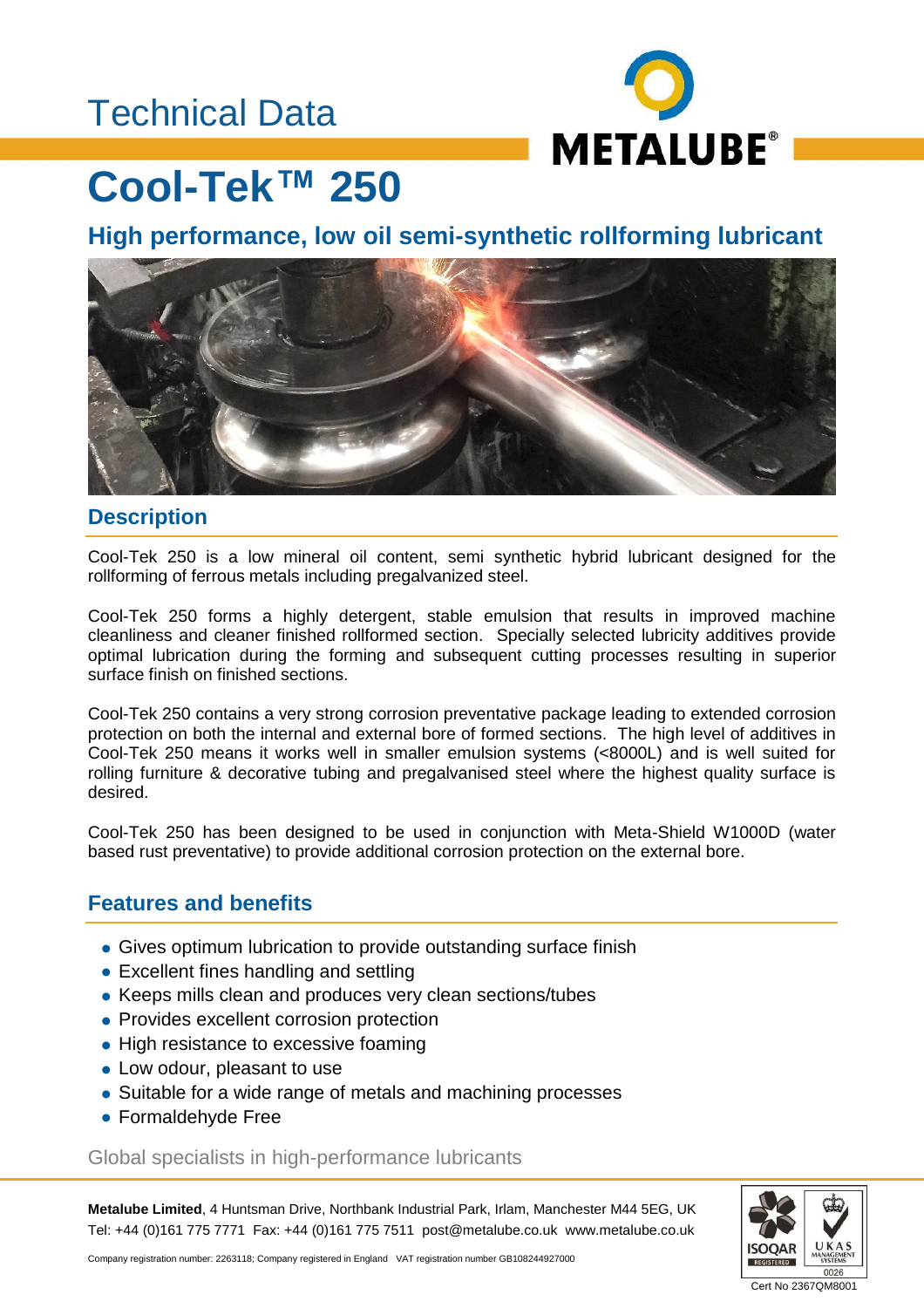## Technical Data



# **Cool-Tek™ 250**

## **Recommended instructions for use**

Prior to filling sumps with Cool-Tek 250 emulsion always clean the system using \*Troyshield FF5 system cleaner or equivalent to ensure that any previous biological contamination is eliminated.

Cool-Tek 250 concentrate should be added to water (never add water to concentrate). For the initial fill water with a hardness of approximately 100ppm  $CaCO<sub>3</sub>$  should be used. Low hardness water should be used for top-up of the emulsion (demineralised water where available).

Top-up of the concentrate should be done often to maintain the additive levels required for performance.

\*Troyshield is a trademark of Troy Corporation

#### **Dilution range**

Cool-Tel 250 is designed to be used in the dilution range 3 to 10%. Optimum concentration is 5%.

The specific dilution required will depend on the type and gauge of the metal, speeds, water conditions etc. Please consult Metalube for guidance.

As a general rule harder alloys, higher speeds and harder water require a higher concentration.

## **Concentration monitoring**

Solution concentration is generally measured using a refractometer measuring on the Brix scale.

To obtain the actual concentration multiply the refractometer reading by the correction factor 1.56

| e.a. | Refractometer reading | $= 3.50$  |
|------|-----------------------|-----------|
|      | Correction factor     | X 1.56    |
|      | Actual dilution       | $= 5.46%$ |

## **Pack sizes**

Cool-Tek 250 is available in 1000 litre IBC, 205 litre drums or 20 litre containers.

#### Global specialists in high-performance lubricants

**Metalube Limited**, 4 Huntsman Drive, Northbank Industrial Park, Irlam, Manchester M44 5EG, UK Tel: +44 (0)161 775 7771 Fax: +44 (0)161 775 7511 post@metalube.co.uk www.metalube.co.uk



Company registration number: 2263118; Company registered in England VAT registration number GB108244927000

Cert No 2367QM8001